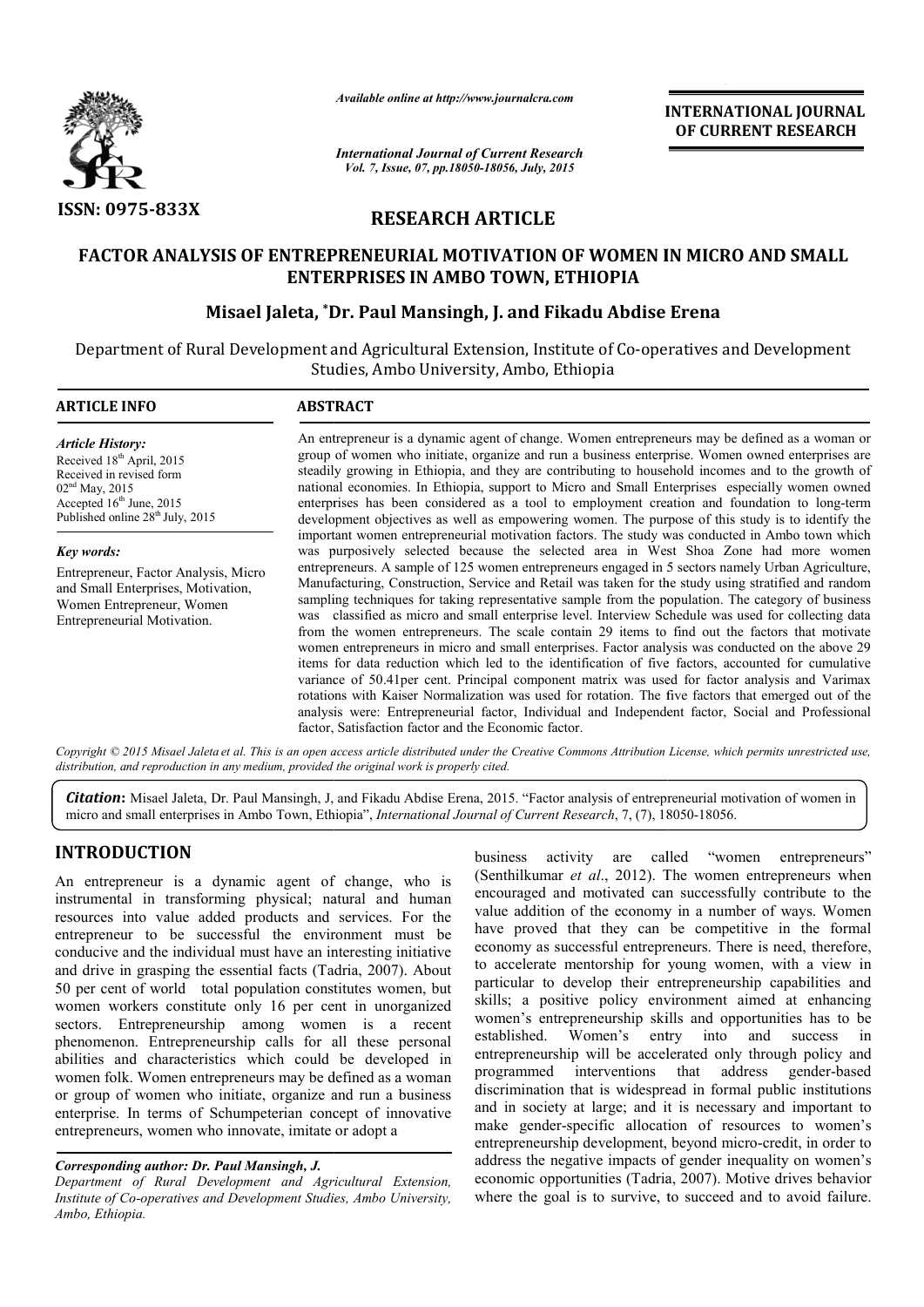Traditionally, motivation has been studied in order to answer three kinds of questions: what activates a person, what makes the individual choose one behavior over another, and why do different people respond differently to the same motivational stimuli. Existing motivational theories can be divided roughly into drive theories and incentive theories. Drive theories suggest that there is an internal stimulus, for example, hunger or fear, driving the person and that the individual seeks a way to reduce the resulting tension. The need for tension reduction thus represents the motivation. On the other hand, incentive theories emphasize the motivational pull. There is an end point in the form of some kind of goal that pulls the person toward it, such as achievement motivation in the entrepreneur toward performance. In other words, in drive theories, the push factors dominate, whereas in incentive theories, the pull factors dominate (Carsrud and Brännback, 2011).

Women owned enterprises are steadily growing in Ethiopia, and they are contributing to household incomes and to the growth of national economies. Despite the growing number of women entrepreneurs (WEs) in Ethiopia and their contribution to the economy and reduction of societal problems, they still own and manage fewer small businesses than men (Atsede and Kroon,2014). There is a scarcity in academic literature that focuses on identifying this gap. The existing few studies focus on the position and profiles of women as micro and informal entrepreneurs due to the interest of donors in targeting at this group of women entrepreneurs. Moreover, in spite of the fact that there are non-financial as well as financial criteria used to measure the success of a small business, the studies focused on measuring success in terms of growth and profit ( Atsede and Kroon, 2014).

Women account for the larger share of the informal economy operators, as well as those running micro and small enterprises in Ethiopia. MSEs make a significant contribution to the socioeconomic life of the country by way of supporting people to earn money and make a contribution to family incomes, and by supplying basic goods and services for local consumption. However, this contribution is not fully recognized or understood, and there is little in the way of research or statistics to provide a broader understanding of women's experience as business owners, their contribution to economic development, or the challenges they face in setting up, managing and growing their enterprises (ILO, 2003). Numerous researchers have paid their attention on entrepreneurial motivation factors. The main motivating force behind starting a business is the fulfillment of needs in terms of self-esteem and the realization of one's own ideas. Also recent studies bear out the importance of independence, the single most important reason for entrepreneurship (Carsrud and Brännback, 2011). Benzing *et al.* (2005) found that income and job security needs were stronger motivators than self-satisfaction and personal needs. Based on different entrepreneurial motives, different entrepreneurial types do exist, displaying different degrees of intensity of the set of characteristics and attitudes which make nascent entrepreneurs. From an economics perspective, it is argued that an individual will choose to become self-employed if the expected life-time utility from self-employments are greater than the life-time utility from dependent employment.

A basic assumption is that entrepreneurs have the same motivations as anyone for fulfilling their needs and wants in the world. However, they use those motivations in a different manner—they create ventures rather than just work in them. Some become entrepreneurs even when other attractive options for employment exist (Carsrud and Brännback, 2011). According to Hakim (1989) and Schjoed and Shaver (2007), the primary theory of development around entrepreneurial starting business has to categorize motivations as pull and push strategies. Push factors are elements of necessity such as insufficient family income, dissatisfaction with a salaried job, difficulty in finding work and a need for a flexible work schedule because of family responsibilities. Pull factors relate to independence, self-fulfillment, entrepreneurial drive, desire for wealth and social status.

The women entrepreneurs started their business for varying reasons, including to generate income to support their family, to have something to do, to do the things they love, to launch a new product, to be independent, to take advantage of an opportunity that presented itself, to contribute to the society by doing things they learned abroad (Atsede and Kroon, 2014).Motivational variables and the challenges of the business as regards women entrepreneurs were obtained. These variables include; antecedent, triggering and supporting factors such as desire for independence, desire for extra income, drive for autonomy, job dissatisfaction, loss of paid job, divorce, education, desire of development of personal skills, quest for knowledge and so on (Shane *et al.* 2003). Women are entering business, driven by financial need due to family circumstances (Vargheese and Edwin, 2011).

Factors that could have a causal effect on the process and outcome of entrepreneurship need to be controlled. One category of control variables is the external environment. These would include such things as (1) political factors (e.g., legal restrictions, quality of law enforcement, political stability, and currency stability); (2) market forces (e.g., structure of the industry, technology regime, potential barriers to entry, market size, and population demographics); and (3) resources (e.g., availability of investment capital, labor market including skill availability, transportation infrastructure, and complementary technology (Shane *et al*. 2003). According to Gnanadhas and Jesurajan (2011) among the factors that motivate women entrepreneurs are; to become economically free from their families, tired to work for someone or continue working as salary based employee, there is no job around the location she lives in, to keep busy for herself rather than resting at home, keeping private interest, too proud of wealthy creation, inherited business from family member like father, mother or husband, sensitivity of it as a business opportunity, basic financial requirements, donated money from family members to help her, specific knowledge towards the business and or innovation, motivation from the family members, to make profit out of saved money, owning business equipment, society's value to the business and easy market opportunity. Some researchers have labeled women as having inappropriate attitudes towards business (OECD, 2002). However, the field research conducted in Ethiopia, Tanzania and Zambia revealed that most of the women are very committed to their businesses, and have clear plans for further developing their businesses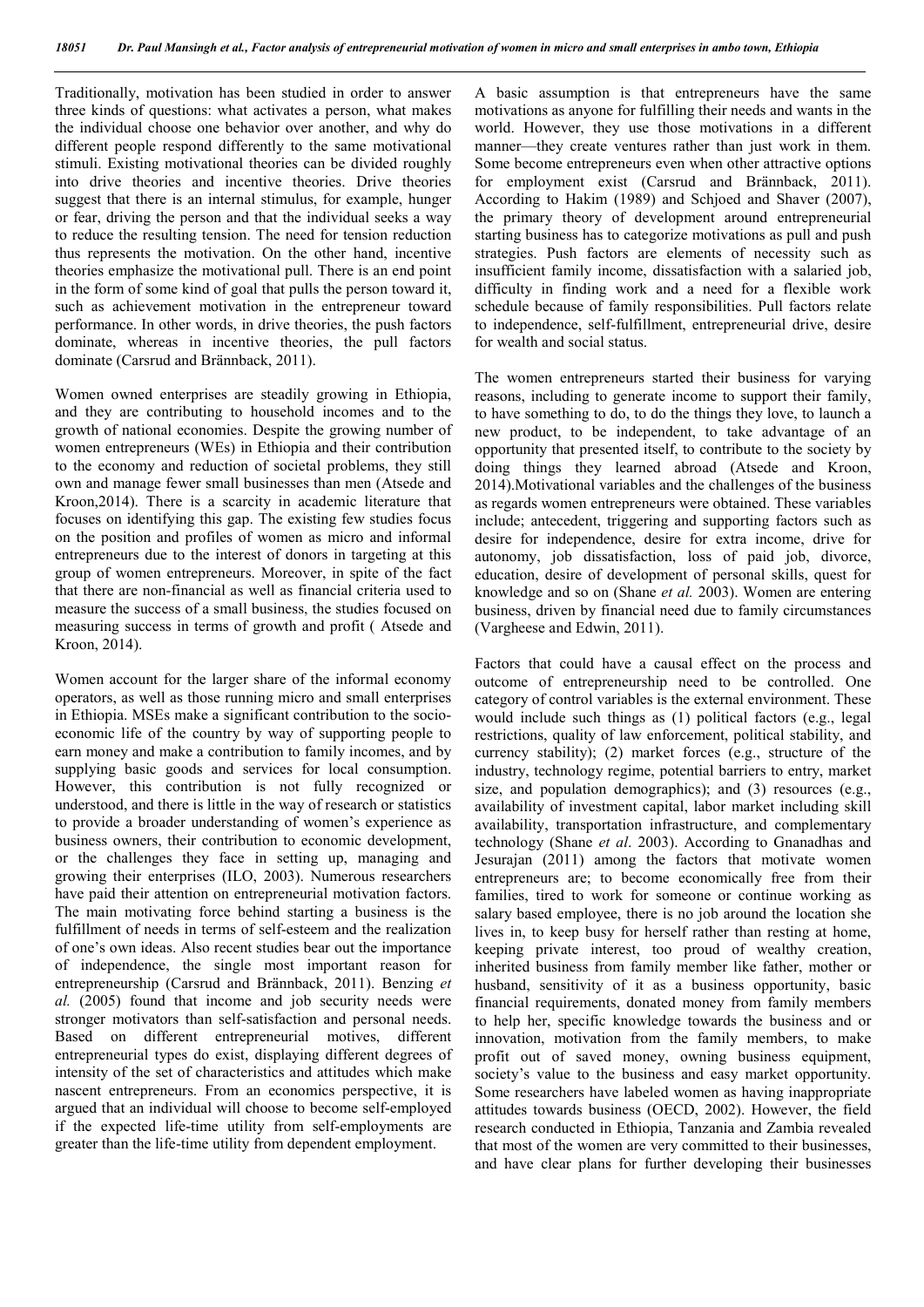(Richardson *et al*., 2004). In all three countries, the majority of the women entrepreneurs interviewed had been the sole or primary drivers for starting their businesses. In terms of motivation for start-up, the women entrepreneurs reported having a range of reasons for choosing to start their own businesses. The study revealed the desire to be self-employed and independent and the need for income as the main drivers for Ethiopian and Tanzanian women. In Zambia, there was greater emphasis on income generation. Another study by Jalbert (2000) revealed that women's motivations for starting businesses are related to their need to be independent, achieve job satisfaction, attain personal accomplishment and fulfillment, and be creative and economically self-sufficient. That women started their own businesses from a desire for selfdetermination and for career challenge, and that they expect the corresponding respect, recognition, and self-esteem that both self-determination and challenge provide. The preceding presentation confirms the need to construct a very comprehensive profile of women entrepreneurs by any agency interested in providing an environment in which women entrepreneurship is to flourish.

### **Statement of the problem**

The economy of Ethiopia has made some major pace forward over the recent past years; however, the development challenge facing Ethiopia is yet immense. One of the central elements of Ethiopia's developmental challenge is unemployment and the inefficient labor market of urban areas. Currently, the number of professional unemployment released from different public and private institution is increasing from time to time. Especially young people those complete their college and high school education are the largest number of unemployed professionals. Beside this, unemployed women are higher than that of unemployed men, because of gender based discrimination and socio-economic condition of the country. To solve this problem development of private investments can play a vital role. Especially private investment can reduce the unemployment among women and gender specified discrimination observed in job opportunity, however the private investment is not yet well developed in the country as the current job demand increase. Although the government formulates MSEs development policies that are addressing specially unemployed women, the practical realization seems problematic. The instrument to realize these policies is providing different services for unemployed people like financial service, facilitate production and marketing place in addition to training entrepreneurship for the aim of motivating unemployed to enter into entrepreneurship but the outcome is not much satisfactory.

The importance of MSEs as an instrument of poverty alleviation through employment creation and supply of affordable products has been implicitly and explicitly accepted by many countries and international development organizations. Firm growth is a central focus area in strategy of many owners/ entrepreneurs, government and organizations. Even though much research effort has been targeted particularly at investigating the motivation of entrepreneurs to start their own business, still much work is needed for developing comprehensive theory to explain the major motivation of entrepreneurs to start their own business. Growth of MSEs has a special importance in the economy that it is responsible for the major contribution to new jobs. In fact, as researches reveal entrepreneurial motivation is a multidimensional phenomenon and there is substantial heterogeneity in a number of factors associated with motivation and related research.

One of the reasons for this might be problems of women entrepreneurs particularly women entrepreneurs in MSEs. This is supported by different empirical evidences. For example, Atsede and Kroon (2014) and Krishna (2013) stated that entrepreneurs are surrounded by a number of challenges. This forces entrepreneurs in MSEs not to contribute a lot to the development and poverty reduction of the town, region and the country as a whole. Although Government and other stakeholders are currently working on the development of women entrepreneurship for the most part of entrepreneurial motivation but the outcome is not as much as necessary.

In Ethiopia, support to MSEs especially women owned MSEs has been considered as a tool to employment creation and foundation to long-term development objectives as well as empowering women. Even if some countries believed to be successful in fully utilizing the potentials in MSEs to achieve better economic development, the voyage of MSEs in Ethiopia has not been an easy ride and still it is behind in exploiting these huge potentials to meet its development objectives. Even though women entrepreneurs in MSEs account the greatest proportion of total entrepreneurs in the country as a whole and in Ambo in particular, there is sensitive shortage of studies conducted with a specific objective of analyzing the factors of entrepreneurial motivation of women. This study is considered to fill the gaps by identifying factors that motivate women to become entrepreneur. Therefore, in this study it is proposed to assess the different factors of women entrepreneur's motivation in MSEs in Ambo town.

### **Methodology**

The study was conducted in Ambo town in West Shoa zone, Oromia regional state of Ethiopia. Selection of the study area for this research work was purposive, because the selected area in West Shoa Zone had more women entrepreneurs and were relatively performing well when compared with the other areas in the zone. In the study area there were a total of 1311 women entrepreneurs who work in 5 sectors of MSEs. All women entrepreneurs who are working in the 5 sectors of MSEs namely Urban Agriculture, Manufacturing, Construction, Service and Retail in Ambo Town was selected as sample frame of the study. Stratified sampling was used in which the 5 key sectors that woman entrepreneurs are engaged were taken as each stratum so as to give equal chance to each of the sector. From each sector, women entrepreneurs in MSEs were selected using random sampling technique. The selected sample consisted of 125 women entrepreneurs (61 from Micro and 64 from Small enterprises respectively). The category of business was classified as micro and small enterprise level according to the following criteria. In the industrial sector, a business enterprise which employs 6-30 labor force, including business owner and family labor, and/or the monetary value of the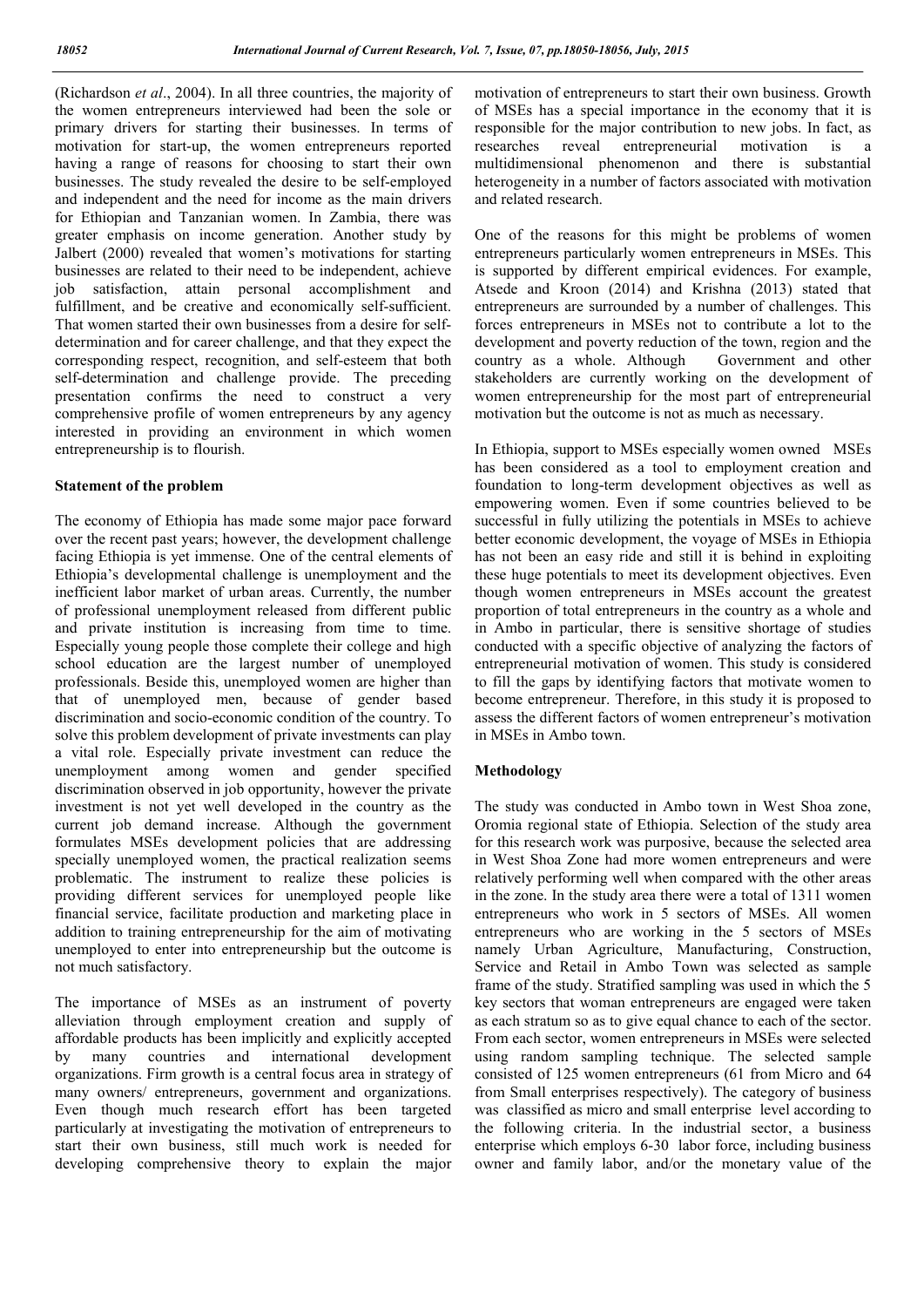enterprise's total asset ranging from Ethiopian Birr (ETB) 100,001-1500,000 is considered as small enterprise, and any enterprise with less than 6 employees and/or up to Birr 100,000 capital investment in total assets is considered as micro enterprise. In the service sector a business enterprise is considered as a small enterprise if it employs 6-30 five labor force, including business owner and family labor, and/or if the monetary value of the enterprise's total asset ranges Birr 50001-500000. A service enterprise below 6 labor force and/or capital up to Birr 50,000 is classified as a micro enterprise (FDRE, MoFED. 2010).

To identify the important factors of entrepreneurial motivation of women, the scale developed by Vijaya and Kamalanabhan (1998) was used with slight modification based on previous research studies in Ethiopia. The women entrepreneurs were asked to rate the importance of the factors that motivated them to choose entrepreneurship as a career on a five point continuum namely 'Not important', 'Slightly important', 'Important', 'Very important' and 'Extremely important'. The scores of 1,2,3,4 and 5 were assigned to the degree of importance; not important, slightly important, important, very<br>important and extremely important respectively. Both important respectively. Both qualitative and quantitative data were collected for this study. The data were collected from both primary and secondary sources. Interview schedule was used to collect primary data. Secondary data were collected from secondary resources like Central Statistical Authority (CSA), Annual reports of Zonal and Town Micro and Small Enterprise Development office of the study area, web sites and different related documents from different institutions. The interview schedule developed was pretested to identify and avoid vague and sensitive questions. The total number of focus group discussion was two groups and each group had five members. Five women respondents, one from each sector, were purposively selected based on their experience and active participation in the activities of the MSEs to collect the required data. Key informant interview was used as one source of information for primary data collection. The total sample size of the key informant interview was four in numbers who are Town MSEs Development Office staff, Women, Children and Youth Affair office staff, and Micro Finance Institution staff. They were selected based on their experience. Quantitative data were analyzed using the Statistical Package for Social Scientists (SPSS) software Version 20.

Factor analysis serves several related purposes. One of its primary functions, as just noted, was to help an investigator in determining how many latent variables underlie a set of items. Factor analysis was used mostly for data reduction purposes: To get a small set of variables from a large set of variables, to move from a large set of variables (the items) to a smaller set (the factors). Factor analysis identified categories of similar statements, did not identify the high score in each items and factor. Therefore, Factor analysis was used to determine whether the determinants group together on significant factors (Field, 2005). Factor analysis is a method for investigating whether a number of variables of interest  $Y_1, Y_2, \ldots, Y_k$ , are linearly related to a smaller number of unobservable factors  $F_1$ ,  $F_2, \ldots, F_k$ . Factor analysis is a statistical method used to study the dimensionality of a set of variables. In factor analysis, latent variables represent unobserved constructs and are referred to as factors or dimensions. Used to explore the dimensionality of a measurement instrument by finding the smallest number of interpretable factors needed to explain the correlations among a set of variables – exploratory in the sense that it places no structure on the linear relationships between the observed variables and the factors but only specifies the number of latent variables.

$$
y_{ij} = v_j + \lambda_{j1}\eta_{i1} + \lambda_{j2}\eta_{i2} + \dots + \lambda_{jk}\eta_{ik} + \dots + \lambda_{jm}\eta_{im} + \varepsilon_{ij}
$$

**Where** 

*νj*are intercepts

*λjk*are factor loadings

*ηik*are factor values

*εij*are residuals with zero means and correlations of zero with the factors

### **RESULTS**

#### **Factor Analysis of Entrepreneurial Motivation of Women in MSE's**

Factor analysis is used mostly for data reduction purposes: To get a small set of variables from a large set of variables, is to move from a large set of variables (the items) to a smaller set (the factors).Factor analysis identifies categories of similar statements, not identifies the high score in each items and factor. In order to find out the factors that motivate women to become entrepreneurs, 29 factors were identified such as Be independent, Using risk taking ability, Provide good service, Providing employment, Utilize the concessions or loans, Compete with others, Get complete satisfaction , Utilize my keen business sense, Exploit my talent and potential, Do creative /innovative, Achieve something, Use my decisionmaking/ problem solving skill, Be a leader, Be an employer, Attain high social status, Show that I am inferior to none , Earn the respect of people , Encouragement from big business ,Acquire lots of wealth for self , Have own preferred work style and lifestyle, Enjoy the best luxuries of life , Get over monotony , experience , Get over shortage of money, Make my family rich , Get monetary returns for my talent , Supplement the family income , Ensure financial stability of children, Make money to clear debts , Lack of Employment Opportunity, and the respondents were asked to rate on a five-point Likert scale to give their opinion on importance of each factors motivating them to become an entrepreneur.

Factor analysis was conducted on the above 29 items for data reduction which led to the identification of five factors, accounted for cumulative variance of 50.41per cent (Table 1). Principal component matrix was used for factor analysis and Varimax rotations with Kaiser Normalization was used for rotation (Table 1).The alpha coefficient was calculated to find out the internal consistency of the items on the scale. It was found to be 0.84 which indicated that the internal consistency of 29 items was quite high. High value of Kaiser-Mayer-Olkin (KMO) test of sampling adequacy indicates that the correlation between the pairs of variables explained by other variables and the appropriateness of factor analysis in the model (Gnanadhas and Jesurajan, 2011) .The value of Kaiser-Mayer-Olkin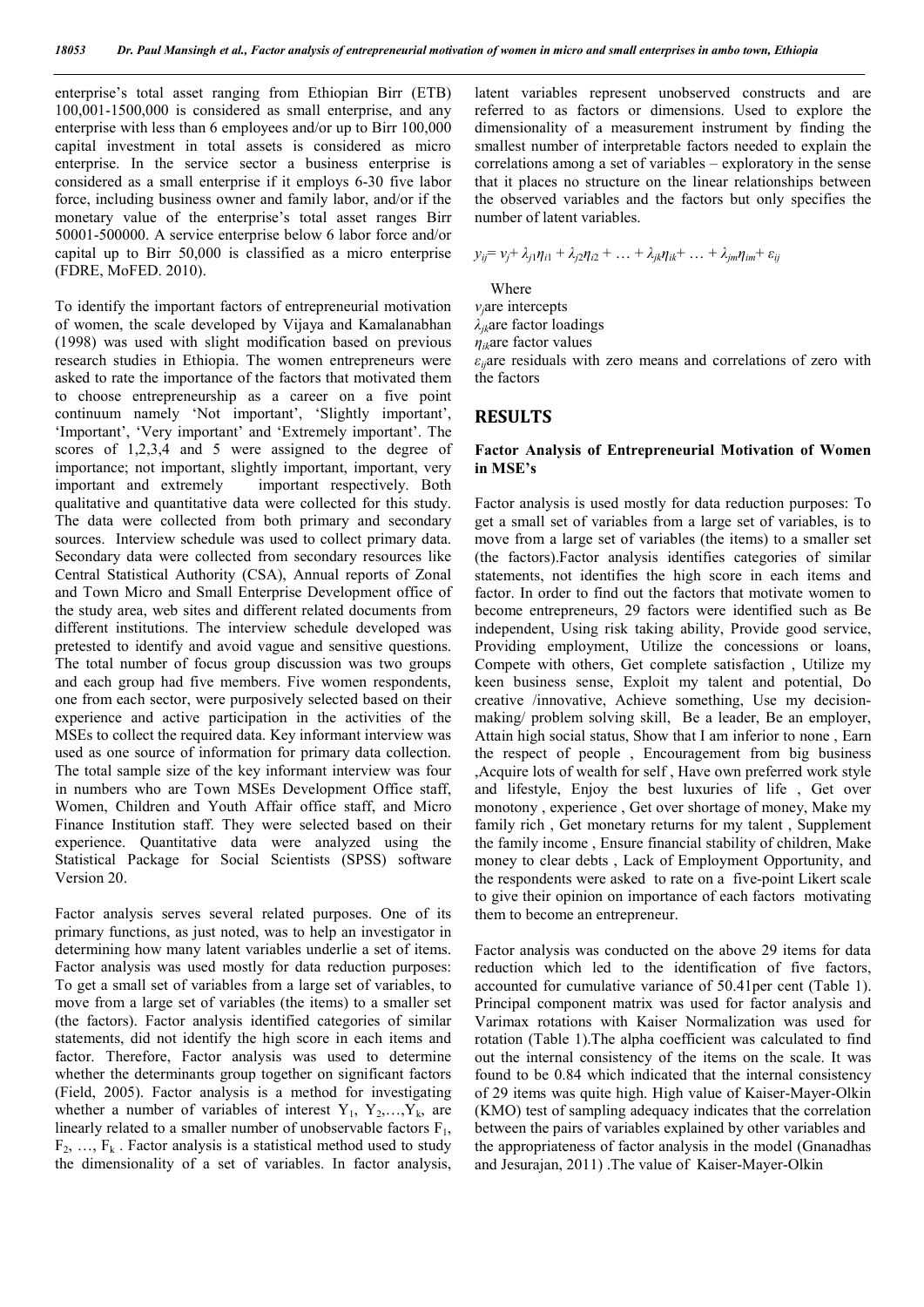| $\overline{3}$<br>5<br>2<br>$\overline{4}$<br>1<br>.059<br>.735<br>.178<br>.111<br>$-.051$<br>Do something Achieve /something that others usually do not<br>.304<br>.037<br>Do something creative /innovative<br>.688<br>.106<br>$-.127$<br>.234<br>.085<br>Compete with others and prove to be the best<br>.209<br>$-.036$<br>.650<br>Make effective use of my risk taking ability and succeed<br>.080<br>$-.012$<br>$-.015$<br>$-.109$<br>.633<br>.374<br>.020<br>Help people by providing them employment<br>.559<br>.362<br>.153<br>Have own preferred work style and lifestyle<br>.514<br>.080<br>.435<br>.232<br>$-.024$<br>.222<br>Earn the respect of people<br>.470<br>.430<br>.120<br>.266<br>Use my decision-making/problem solving skill to<br>.402<br>.221<br>.138<br>$-266$<br>.432<br>profit in a career<br>.018<br>.704<br>.100<br>.009<br>$-.347$<br>Be a leader<br>.034<br>.385<br>.685<br>.052<br>.170<br>Make money to clear debts<br>Be an employer<br>.662<br>.171<br>$-.040$<br>.021<br>.181<br>$-.589$<br>$-.001$<br>.300<br>Be independent<br>.103<br>.348<br>.587<br>$-.045$<br>.125<br>Encouragement from big business<br>.362<br>.064<br>Make my family rich<br>.088<br>.570<br>.248<br>.331<br>$-.016$<br>Get monetary returns for my talent<br>.008<br>.751<br>$-.020$<br>$-.005$<br>.140<br>.585<br>Exploit my innate talent and potential in a profession<br>.118<br>.074<br>.052<br>.307<br>.583<br>.031<br>Provide good service or products to the community<br>.412<br>.143<br>.063<br>Show that I am inferior to none<br>.031<br>.098<br>.559<br>.413<br>.093<br>.162<br>$-.111$<br>.476<br>.000<br>Utilize my keen business sense<br>$-.073$<br>Attain high social status<br>.396<br>.397<br>.416<br>$-.002$<br>.195<br>Enjoy the best luxuries of life<br>.096<br>.079<br>.134<br>.661<br>.184<br>.087<br>Get complete satisfaction<br>$-0.012$<br>.068<br>.622<br>$-442$<br>.268<br>.268<br>Get over monotony, experience change<br>.112<br>$-.096$<br>.523<br>Ensure financial stability of children<br>.296<br>.495<br>.168<br>$-.186$<br>$-.160$<br>.424<br>Get over shortage of money<br>$-.118$<br>.260<br>$-.026$<br>$-.160$<br>Utilize the concessions or loans from Government, banks, etc.<br>.049<br>.269<br>.338<br>.160<br>.048<br>Lack of Employment Opportunity<br>$-.085$<br>.080<br>.112<br>.053<br>.733<br>Supplement the family income<br>$-127$<br>$-.143$<br>$-.023$<br>.090<br>.733<br>.362<br>.086<br>Acquire lots of wealth for self<br>$-.196$<br>.395<br>.409 | Variable |  | Component |  |  |  |
|-------------------------------------------------------------------------------------------------------------------------------------------------------------------------------------------------------------------------------------------------------------------------------------------------------------------------------------------------------------------------------------------------------------------------------------------------------------------------------------------------------------------------------------------------------------------------------------------------------------------------------------------------------------------------------------------------------------------------------------------------------------------------------------------------------------------------------------------------------------------------------------------------------------------------------------------------------------------------------------------------------------------------------------------------------------------------------------------------------------------------------------------------------------------------------------------------------------------------------------------------------------------------------------------------------------------------------------------------------------------------------------------------------------------------------------------------------------------------------------------------------------------------------------------------------------------------------------------------------------------------------------------------------------------------------------------------------------------------------------------------------------------------------------------------------------------------------------------------------------------------------------------------------------------------------------------------------------------------------------------------------------------------------------------------------------------------------------------------------------------------------------------------------------------------------------------------------------------------------------------------------------------------------------------------------------------------------------------------------------------------------------------------------------------------------------------------------------------------------------------------------------------------------|----------|--|-----------|--|--|--|
|                                                                                                                                                                                                                                                                                                                                                                                                                                                                                                                                                                                                                                                                                                                                                                                                                                                                                                                                                                                                                                                                                                                                                                                                                                                                                                                                                                                                                                                                                                                                                                                                                                                                                                                                                                                                                                                                                                                                                                                                                                                                                                                                                                                                                                                                                                                                                                                                                                                                                                                               |          |  |           |  |  |  |
|                                                                                                                                                                                                                                                                                                                                                                                                                                                                                                                                                                                                                                                                                                                                                                                                                                                                                                                                                                                                                                                                                                                                                                                                                                                                                                                                                                                                                                                                                                                                                                                                                                                                                                                                                                                                                                                                                                                                                                                                                                                                                                                                                                                                                                                                                                                                                                                                                                                                                                                               |          |  |           |  |  |  |
|                                                                                                                                                                                                                                                                                                                                                                                                                                                                                                                                                                                                                                                                                                                                                                                                                                                                                                                                                                                                                                                                                                                                                                                                                                                                                                                                                                                                                                                                                                                                                                                                                                                                                                                                                                                                                                                                                                                                                                                                                                                                                                                                                                                                                                                                                                                                                                                                                                                                                                                               |          |  |           |  |  |  |
|                                                                                                                                                                                                                                                                                                                                                                                                                                                                                                                                                                                                                                                                                                                                                                                                                                                                                                                                                                                                                                                                                                                                                                                                                                                                                                                                                                                                                                                                                                                                                                                                                                                                                                                                                                                                                                                                                                                                                                                                                                                                                                                                                                                                                                                                                                                                                                                                                                                                                                                               |          |  |           |  |  |  |
|                                                                                                                                                                                                                                                                                                                                                                                                                                                                                                                                                                                                                                                                                                                                                                                                                                                                                                                                                                                                                                                                                                                                                                                                                                                                                                                                                                                                                                                                                                                                                                                                                                                                                                                                                                                                                                                                                                                                                                                                                                                                                                                                                                                                                                                                                                                                                                                                                                                                                                                               |          |  |           |  |  |  |
|                                                                                                                                                                                                                                                                                                                                                                                                                                                                                                                                                                                                                                                                                                                                                                                                                                                                                                                                                                                                                                                                                                                                                                                                                                                                                                                                                                                                                                                                                                                                                                                                                                                                                                                                                                                                                                                                                                                                                                                                                                                                                                                                                                                                                                                                                                                                                                                                                                                                                                                               |          |  |           |  |  |  |
|                                                                                                                                                                                                                                                                                                                                                                                                                                                                                                                                                                                                                                                                                                                                                                                                                                                                                                                                                                                                                                                                                                                                                                                                                                                                                                                                                                                                                                                                                                                                                                                                                                                                                                                                                                                                                                                                                                                                                                                                                                                                                                                                                                                                                                                                                                                                                                                                                                                                                                                               |          |  |           |  |  |  |
|                                                                                                                                                                                                                                                                                                                                                                                                                                                                                                                                                                                                                                                                                                                                                                                                                                                                                                                                                                                                                                                                                                                                                                                                                                                                                                                                                                                                                                                                                                                                                                                                                                                                                                                                                                                                                                                                                                                                                                                                                                                                                                                                                                                                                                                                                                                                                                                                                                                                                                                               |          |  |           |  |  |  |
|                                                                                                                                                                                                                                                                                                                                                                                                                                                                                                                                                                                                                                                                                                                                                                                                                                                                                                                                                                                                                                                                                                                                                                                                                                                                                                                                                                                                                                                                                                                                                                                                                                                                                                                                                                                                                                                                                                                                                                                                                                                                                                                                                                                                                                                                                                                                                                                                                                                                                                                               |          |  |           |  |  |  |
|                                                                                                                                                                                                                                                                                                                                                                                                                                                                                                                                                                                                                                                                                                                                                                                                                                                                                                                                                                                                                                                                                                                                                                                                                                                                                                                                                                                                                                                                                                                                                                                                                                                                                                                                                                                                                                                                                                                                                                                                                                                                                                                                                                                                                                                                                                                                                                                                                                                                                                                               |          |  |           |  |  |  |
|                                                                                                                                                                                                                                                                                                                                                                                                                                                                                                                                                                                                                                                                                                                                                                                                                                                                                                                                                                                                                                                                                                                                                                                                                                                                                                                                                                                                                                                                                                                                                                                                                                                                                                                                                                                                                                                                                                                                                                                                                                                                                                                                                                                                                                                                                                                                                                                                                                                                                                                               |          |  |           |  |  |  |
|                                                                                                                                                                                                                                                                                                                                                                                                                                                                                                                                                                                                                                                                                                                                                                                                                                                                                                                                                                                                                                                                                                                                                                                                                                                                                                                                                                                                                                                                                                                                                                                                                                                                                                                                                                                                                                                                                                                                                                                                                                                                                                                                                                                                                                                                                                                                                                                                                                                                                                                               |          |  |           |  |  |  |
|                                                                                                                                                                                                                                                                                                                                                                                                                                                                                                                                                                                                                                                                                                                                                                                                                                                                                                                                                                                                                                                                                                                                                                                                                                                                                                                                                                                                                                                                                                                                                                                                                                                                                                                                                                                                                                                                                                                                                                                                                                                                                                                                                                                                                                                                                                                                                                                                                                                                                                                               |          |  |           |  |  |  |
|                                                                                                                                                                                                                                                                                                                                                                                                                                                                                                                                                                                                                                                                                                                                                                                                                                                                                                                                                                                                                                                                                                                                                                                                                                                                                                                                                                                                                                                                                                                                                                                                                                                                                                                                                                                                                                                                                                                                                                                                                                                                                                                                                                                                                                                                                                                                                                                                                                                                                                                               |          |  |           |  |  |  |
|                                                                                                                                                                                                                                                                                                                                                                                                                                                                                                                                                                                                                                                                                                                                                                                                                                                                                                                                                                                                                                                                                                                                                                                                                                                                                                                                                                                                                                                                                                                                                                                                                                                                                                                                                                                                                                                                                                                                                                                                                                                                                                                                                                                                                                                                                                                                                                                                                                                                                                                               |          |  |           |  |  |  |
|                                                                                                                                                                                                                                                                                                                                                                                                                                                                                                                                                                                                                                                                                                                                                                                                                                                                                                                                                                                                                                                                                                                                                                                                                                                                                                                                                                                                                                                                                                                                                                                                                                                                                                                                                                                                                                                                                                                                                                                                                                                                                                                                                                                                                                                                                                                                                                                                                                                                                                                               |          |  |           |  |  |  |
|                                                                                                                                                                                                                                                                                                                                                                                                                                                                                                                                                                                                                                                                                                                                                                                                                                                                                                                                                                                                                                                                                                                                                                                                                                                                                                                                                                                                                                                                                                                                                                                                                                                                                                                                                                                                                                                                                                                                                                                                                                                                                                                                                                                                                                                                                                                                                                                                                                                                                                                               |          |  |           |  |  |  |
|                                                                                                                                                                                                                                                                                                                                                                                                                                                                                                                                                                                                                                                                                                                                                                                                                                                                                                                                                                                                                                                                                                                                                                                                                                                                                                                                                                                                                                                                                                                                                                                                                                                                                                                                                                                                                                                                                                                                                                                                                                                                                                                                                                                                                                                                                                                                                                                                                                                                                                                               |          |  |           |  |  |  |
|                                                                                                                                                                                                                                                                                                                                                                                                                                                                                                                                                                                                                                                                                                                                                                                                                                                                                                                                                                                                                                                                                                                                                                                                                                                                                                                                                                                                                                                                                                                                                                                                                                                                                                                                                                                                                                                                                                                                                                                                                                                                                                                                                                                                                                                                                                                                                                                                                                                                                                                               |          |  |           |  |  |  |
|                                                                                                                                                                                                                                                                                                                                                                                                                                                                                                                                                                                                                                                                                                                                                                                                                                                                                                                                                                                                                                                                                                                                                                                                                                                                                                                                                                                                                                                                                                                                                                                                                                                                                                                                                                                                                                                                                                                                                                                                                                                                                                                                                                                                                                                                                                                                                                                                                                                                                                                               |          |  |           |  |  |  |
|                                                                                                                                                                                                                                                                                                                                                                                                                                                                                                                                                                                                                                                                                                                                                                                                                                                                                                                                                                                                                                                                                                                                                                                                                                                                                                                                                                                                                                                                                                                                                                                                                                                                                                                                                                                                                                                                                                                                                                                                                                                                                                                                                                                                                                                                                                                                                                                                                                                                                                                               |          |  |           |  |  |  |
|                                                                                                                                                                                                                                                                                                                                                                                                                                                                                                                                                                                                                                                                                                                                                                                                                                                                                                                                                                                                                                                                                                                                                                                                                                                                                                                                                                                                                                                                                                                                                                                                                                                                                                                                                                                                                                                                                                                                                                                                                                                                                                                                                                                                                                                                                                                                                                                                                                                                                                                               |          |  |           |  |  |  |
|                                                                                                                                                                                                                                                                                                                                                                                                                                                                                                                                                                                                                                                                                                                                                                                                                                                                                                                                                                                                                                                                                                                                                                                                                                                                                                                                                                                                                                                                                                                                                                                                                                                                                                                                                                                                                                                                                                                                                                                                                                                                                                                                                                                                                                                                                                                                                                                                                                                                                                                               |          |  |           |  |  |  |
|                                                                                                                                                                                                                                                                                                                                                                                                                                                                                                                                                                                                                                                                                                                                                                                                                                                                                                                                                                                                                                                                                                                                                                                                                                                                                                                                                                                                                                                                                                                                                                                                                                                                                                                                                                                                                                                                                                                                                                                                                                                                                                                                                                                                                                                                                                                                                                                                                                                                                                                               |          |  |           |  |  |  |
|                                                                                                                                                                                                                                                                                                                                                                                                                                                                                                                                                                                                                                                                                                                                                                                                                                                                                                                                                                                                                                                                                                                                                                                                                                                                                                                                                                                                                                                                                                                                                                                                                                                                                                                                                                                                                                                                                                                                                                                                                                                                                                                                                                                                                                                                                                                                                                                                                                                                                                                               |          |  |           |  |  |  |
|                                                                                                                                                                                                                                                                                                                                                                                                                                                                                                                                                                                                                                                                                                                                                                                                                                                                                                                                                                                                                                                                                                                                                                                                                                                                                                                                                                                                                                                                                                                                                                                                                                                                                                                                                                                                                                                                                                                                                                                                                                                                                                                                                                                                                                                                                                                                                                                                                                                                                                                               |          |  |           |  |  |  |
|                                                                                                                                                                                                                                                                                                                                                                                                                                                                                                                                                                                                                                                                                                                                                                                                                                                                                                                                                                                                                                                                                                                                                                                                                                                                                                                                                                                                                                                                                                                                                                                                                                                                                                                                                                                                                                                                                                                                                                                                                                                                                                                                                                                                                                                                                                                                                                                                                                                                                                                               |          |  |           |  |  |  |
|                                                                                                                                                                                                                                                                                                                                                                                                                                                                                                                                                                                                                                                                                                                                                                                                                                                                                                                                                                                                                                                                                                                                                                                                                                                                                                                                                                                                                                                                                                                                                                                                                                                                                                                                                                                                                                                                                                                                                                                                                                                                                                                                                                                                                                                                                                                                                                                                                                                                                                                               |          |  |           |  |  |  |
|                                                                                                                                                                                                                                                                                                                                                                                                                                                                                                                                                                                                                                                                                                                                                                                                                                                                                                                                                                                                                                                                                                                                                                                                                                                                                                                                                                                                                                                                                                                                                                                                                                                                                                                                                                                                                                                                                                                                                                                                                                                                                                                                                                                                                                                                                                                                                                                                                                                                                                                               |          |  |           |  |  |  |
|                                                                                                                                                                                                                                                                                                                                                                                                                                                                                                                                                                                                                                                                                                                                                                                                                                                                                                                                                                                                                                                                                                                                                                                                                                                                                                                                                                                                                                                                                                                                                                                                                                                                                                                                                                                                                                                                                                                                                                                                                                                                                                                                                                                                                                                                                                                                                                                                                                                                                                                               |          |  |           |  |  |  |
| Extraction Method: Principal Component Analysis. Rotation Method: Varimax with Kaiser Normalization.                                                                                                                                                                                                                                                                                                                                                                                                                                                                                                                                                                                                                                                                                                                                                                                                                                                                                                                                                                                                                                                                                                                                                                                                                                                                                                                                                                                                                                                                                                                                                                                                                                                                                                                                                                                                                                                                                                                                                                                                                                                                                                                                                                                                                                                                                                                                                                                                                          |          |  |           |  |  |  |
| a. Rotation converged in 13 iterations.                                                                                                                                                                                                                                                                                                                                                                                                                                                                                                                                                                                                                                                                                                                                                                                                                                                                                                                                                                                                                                                                                                                                                                                                                                                                                                                                                                                                                                                                                                                                                                                                                                                                                                                                                                                                                                                                                                                                                                                                                                                                                                                                                                                                                                                                                                                                                                                                                                                                                       |          |  |           |  |  |  |

#### **Table 1. The rotated factor matrix for the variables relating to motivational factors to start the business by the women entrepreneurs in MSE's**

Source: Own Survey (2015)

**Table 2. Factors, Eigen values, Percentage of Variance and Cumulative Percentage of Variance**

| S.No | Factor                            | Eigen Value | Percentage of variance | Cumulative percentage<br>of variance |
|------|-----------------------------------|-------------|------------------------|--------------------------------------|
|      | Entrepreneurial Factor            | 6.951       | 23.968                 | 23.968                               |
|      | Individual and Independent Factor | 2.714       | 9.357                  | 33.325                               |
|      | Social and Professional Factor    | 1.981       | 6.831                  | 40.156                               |
|      | Satisfaction Factor               | 1.531       | 5.280                  | 45.436                               |
|      | Economic Factor                   | 1.444       | 4.978                  | 50.414                               |

Source: Own Survey (2015)

(KMO) ranges between 0 and 1. A value of 0 indicates that the sum of partial correlation is large relative to the sum of correlations, indicating diffusion in the pattern of correlations (hence, factor analysis is likely to be inappropriate). A value close to 1 indicates that patterns of correlations are relatively compact and so factor analysis should yield distinct and reliable factors. Values greater than 0.5 KMO can be accepted (Field, 2005). For these data the value was 0.767 which fell in to the range of good, so that factor analysis is appropriate for these data. Bartlett's measure tests are a significant test. For these data the significance value is 0.000. Since the significance value is less than 0.05, the data were highly significant. Bartlett's test is highly significant, for that reason factor analysis was appropriate.

The five factors that emerged out of the analysis were: Entrepreneurial factor, Individual and Independent factor, Social and Professional factor, Satisfaction factor and the Economic factor.

| KMO and Bartlett's Test                          |          |
|--------------------------------------------------|----------|
| Kaiser-Meyer-Olkin Measure of Sampling Adequacy. | .767     |
| Bartlett's Test of Sphericity                    | 1343.179 |
| Approx. Chi-Square                               |          |
| Degree of freedom                                | 406      |
| Significance                                     | .000     |

## **DISCUSSION**

The first factor was named as "Entrepreneurial factor". The items classified under this factor are the need to take calculated risk and the confidence to deal with it effectively; Do something creative /innovative, Compete with others and prove to be the best, Help people by providing them employment, Have own preferred work style and lifestyle, Use my decisionmaking/ problem solving skill to profit in a career and Earn the respect of people. All the items categorized under these reflect the entrepreneurial qualities and therefore, this group was named as "Entrepreneurial factor". They imply that entrepreneurs believe that they can achieve more by doing for themselves then doing for someone else and they are motivated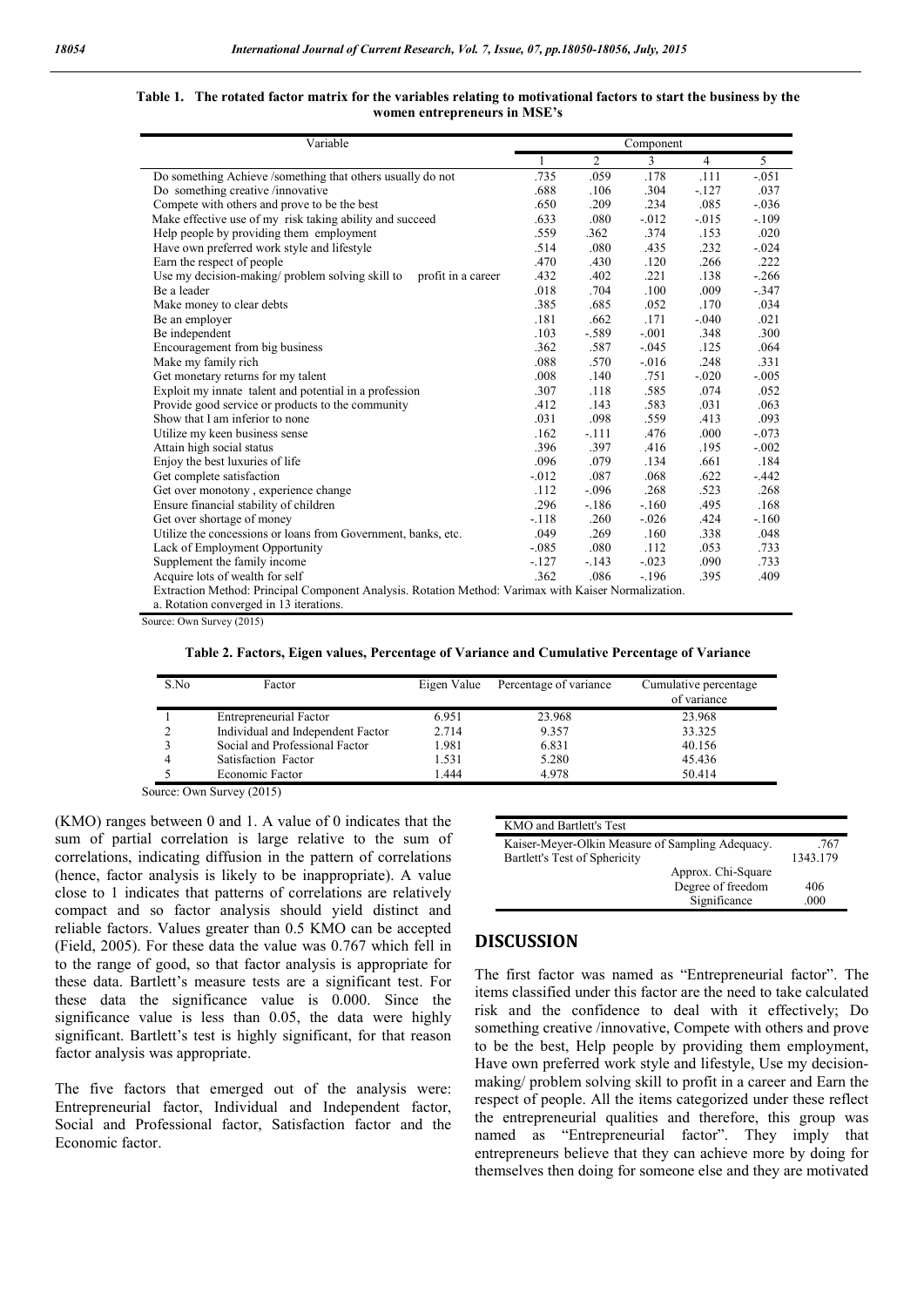to be creative / innovative on their own. This factor explains 23.97 percent of variance and the Eigen value was 6.95. The second factor was referred as "Individual and Independence factor". It contains the following determinants: Be a leader, Be an employer, Be independent, Make money to clear debts, Encouragement from big business and Make my family rich. This factor accounts for 9.36 percent of variance. Contemporary entrepreneurs want to be masters of their time and they need to be able to organize their time in the way that suite them. The need to assume a leadership role where one has access to power and influence over others and the motivation to be able to employ and not be employed, from which one infers an individual's refusal to work under an authority figure.

They need to be independent and they enjoy taking the responsibility to use one's own judgment as opposed to blindly following the assertions of others. Also these factors expresses the desire to accomplish something independently, the need to master, manipulate or organize physical objects, people or ideas as independently as possible, the urge to overcome obstacles and attain a high standard of excellence and the drive to rival and exceed others. The entrepreneur being a confident, self-assured and assertive individual can be assumed to have a high level of individuality (Vijaya and Kamalanabhan, 1998). So this group was named as "Individual and Independence factor". Stefanovic *et al*. (2011) identified four factors. These factors are: greater business achievement factor, independence factor, intrinsic factor and job security factor from 11 reasons for deciding to own a business, with the cumulative variance of 67.115.

This finding was in confirmation with the findings of Sloka *et al*. (2014) identified six complex factors: those are "Independence" the factor has relatively high burdens on the following motivation variables: be my own boss; create my own job; make my own decisions; maintain my personal freedom; "Family support" the factor has relatively high burdens on the following motivation variables: build a business to pass on; provide jobs for family; be closer to my family; always have job security. "Business development" factor has relatively high burdens on the following motivation variables: maximize business growth; increase sales and profits; meet the challenge. "Prove that I achieve success" factor has relatively high burdens on the following motivation variables: gain public recognition; prove I can succeed. "Income" the factor has relatively high burdens on the following motivation variables: acquire a comfortable living; increase my income; build up equity for retirement. "Personal satisfaction" the factor has relatively high burdens on the following motivation variables: have fun; for my own satisfaction.

The third factor was named as "Social and Professional Factor". This factor has relatively high load on the following determinants : Attain high social status , Show that I am inferior to none, Get monetary returns for my talent, Exploit my innate talent and potential in a profession, Provide good service or products to the community and Utilize my keen business sense. It accounted for 6.831 percent of cumulative variance. The above social and professional factors influenced many individuals to climb up the social ladder. This factor explained the social and professional dimension of motivation. These prominent social motivations of many individuals can be explained in terms of the psychogenic needs of dominance and exhibition. Business sense has been perceived as a sharp and effective way of dealing with money and material resources, which may be seen as a cognitive quality just like creativity and problem-solving skills. Also, people who have the business sense as it is understood in the day-to-day life, do not always start a business venture, but are known to be very careful in financial dealings (Vijaya and Kamalanabhan, 1998). The fourth factor which was labeled as "Satisfaction factor". This factor has relatively high load on the following determinants: Get complete satisfaction, Enjoy the best luxuries of life, Get over monotony, experience change, Ensure financial stability of children, Get over shortage of money and Utilize the concessions or loans from Government, banks, etc. Judge and Watanabe (1993) reinforced Satisfaction by stating that there exists a positive and reciprocal relationship between job and life satisfaction in the short term, and that over time general life satisfaction become more influential in person's life. Entrepreneurs need to prove themselves to their environment and to achieve a significant level of personal satisfaction. Women became entrepreneur for happy and satisfied life with the flexibility in spending time with children and spouses. Enjoying the best luxuries of the world is also an important motive that indicates the extent of importance the person attaches to expressing his refined tastes and high standards of material preferences.

Finally, "Economic Factor" was the fifth factor, which includes the following determinants; Lack of Employment Opportunity, Supplement the family income and Acquire lots of wealth for self. Economic instability forces entrepreneurs to take care of themselves and support their families. Desta (2010), summarized the motivations for women to set up their own businesses, ranged from the need to support their families to generating their own income and being self-employed. Studies on successful women entrepreneurs in Africa (including Ethiopia) have shown that women make a choice to join the MSE sector because of the flexibility that allows the min balancing household responsibilities and livelihood compared to being informal employment. Also this finding confirms the findings of Gnanadhas and Jesurajaan (2011) which identified seven factors such as, Economic Independence and Challenge, Economic Status and Interest, Opportunities and Necessities, Usage of funds, Experience, Market potential and Family background out of the eighteen variables that influenced the women to become entrepreneurs with 63.38 per cent of cumulative variance.

#### **Conclusion**

Factor analysis was conducted on 29 items for data reduction. This led to the identification of five factors, which accounted for cumulative variance of 50.41 per cent. Principal component matrix was used for factor analysis and Varimax rotations with Kaiser Normalisation was used for rotation.The alpha coefficient was calculated to find out the internal consistency of the items on the scale. It was found to be 0.84 which indicated that the internal consistency which was quite high.The value of Kaiser-Mayer-Olkin (KMO) result was